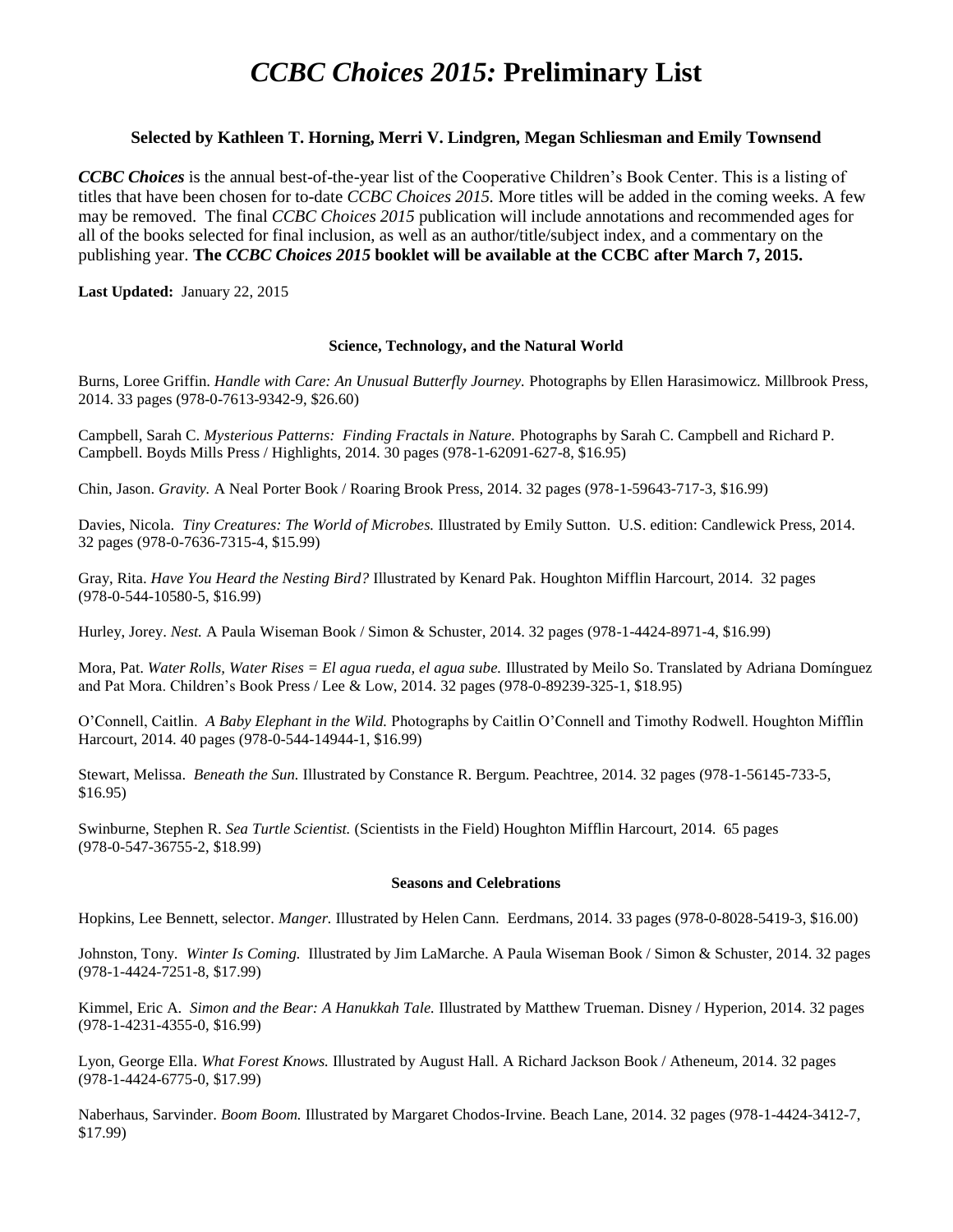Rocco, John. *Blizzard.* Disney / Hyperion, 2014. 40 pages (978-1-42317865-1, \$17.99)

Rockliff, Mara. *Chik Chak Shabbat.* Illustrated by Kyrsten Brooker. Candlewick Press, 2014. 32 pages (978-0-7636-5528-0, \$15.99)

## **Folklore, Mythology, and Traditional Literature**

Aylesworth, Jim, reteller. *My Grandfather's Coat.* Illustrated by Barbara McClintock. Scholastic Press, 2014. 32 pages (978-0- 439-92545-7, \$17.99)

Byrd, Robert, reteller. *Brave Chicken Little.* Viking / Penguin, 2014. 32 pages (978-0-670-78616-9, \$17.99)

Elya, Susan Middleton. *Little Roja Riding Hood.* Illustrated by Susan Guevara. Putnam, 2014. 32 pages (978-0-399-24767-5, \$16.99)

Nakamura, Raymond. *Peach Girl.* Illustrated by Rebecca Bender. Pajama Press, 2014. 32 pages (978-1-927485-58-3, \$19.95)

## **Historical People, Places and Events**

Applegate, Katherine. *Ivan: The Remarkable True Story of the Shopping Mall Gorilla.* Illustrated by G. Brian Karas. Clarion, 2014. 40 pages (978-0-544-25230-1, \$17.99)

Bausum, Ann. *Stubby the War Dog: The True Story of World War I's Bravest Dog.* National Geographic, 2014. 72 pages (978-1-4263-1486-5, \$17.99)

Brimner, Larry Dane. *Strike! The Farm Workers' Fight for Their Rights.* Calkins Creek / Highlights, 2014. 172 pages (978-1-59078-997-1, \$16.95)

Davis, Kathryn Gibbs. *Mr. Ferris and His Wheel.* Illustrated by Gilbert Ford. Houghton Mifflin Harcourt, 2014. 40 pages (978-0-547-95922-1, \$17.99)

Faulconer, Maria. *A Mom for Umande.* Illustrated by Susan Kathleen Hartung. Dial / Penguin, 2014. 32 pages (978-0-8037-3762-4, \$16.99)

Farrell, Mary Cronk. *Pure Grit: How American World War II Nurses Survived Battle and Prison Camp in the Pacific.* Foreword by Diane Carlson Evans. Abrams, 2014. 160 pages (978-1-4197-1028-5, \$24.95)

Fern, Tracey. *Dare the Wind.* Illustrated by Emily Arnold McCully. Margaret Ferguson Books / Farrar Straus Giroux, 2014. 32 pages (978-0-374-31699-0, \$17.99)

Finkelstein, Norman H. *Schools of Hope: How Julius Rosenwald Helped Change African American Education.* Calkins Creek / Highlights, 2014. 80 pages (978-1-59078-841-7, \$16.95)

Fleming, Candace. *The Family Romanov: Murder, Rebellion & the Fall of Imperial Russia.* Schwartz & Wade Books, 2014. 292 pages (978-0-375-86782-8, \$18.99)

Freedman, Russell. *Because They Marched: The People's Campaign for Voting Rights That Changed America.* Holiday House, 2014. 83 pages (978-0-8234-2921-9, \$20.00)

Gandhi, Arun and Bethany Hegedus. *Grandfather Gandhi.* Illustrated by Evan Turk. Atheneum, 2014. 40 pages (978-1-4424-2365-7, \$17.99)

Jarrow, Gail. *Red Madness: How a Medical Mystery Changed What We Eat.* Calkins Creek / Highlights, 2014. 192 pages (978- 1-59078-732-8, \$16.95)

Kimmel, Elizabeth Cody. *A Taste of Freedom: Gandhi and the Great Salt March.* Illustrated by Giuliano Ferri. Walker / Bloomsbury, 2014. 40 pages (978-0-8027-9467-3, \$17.99)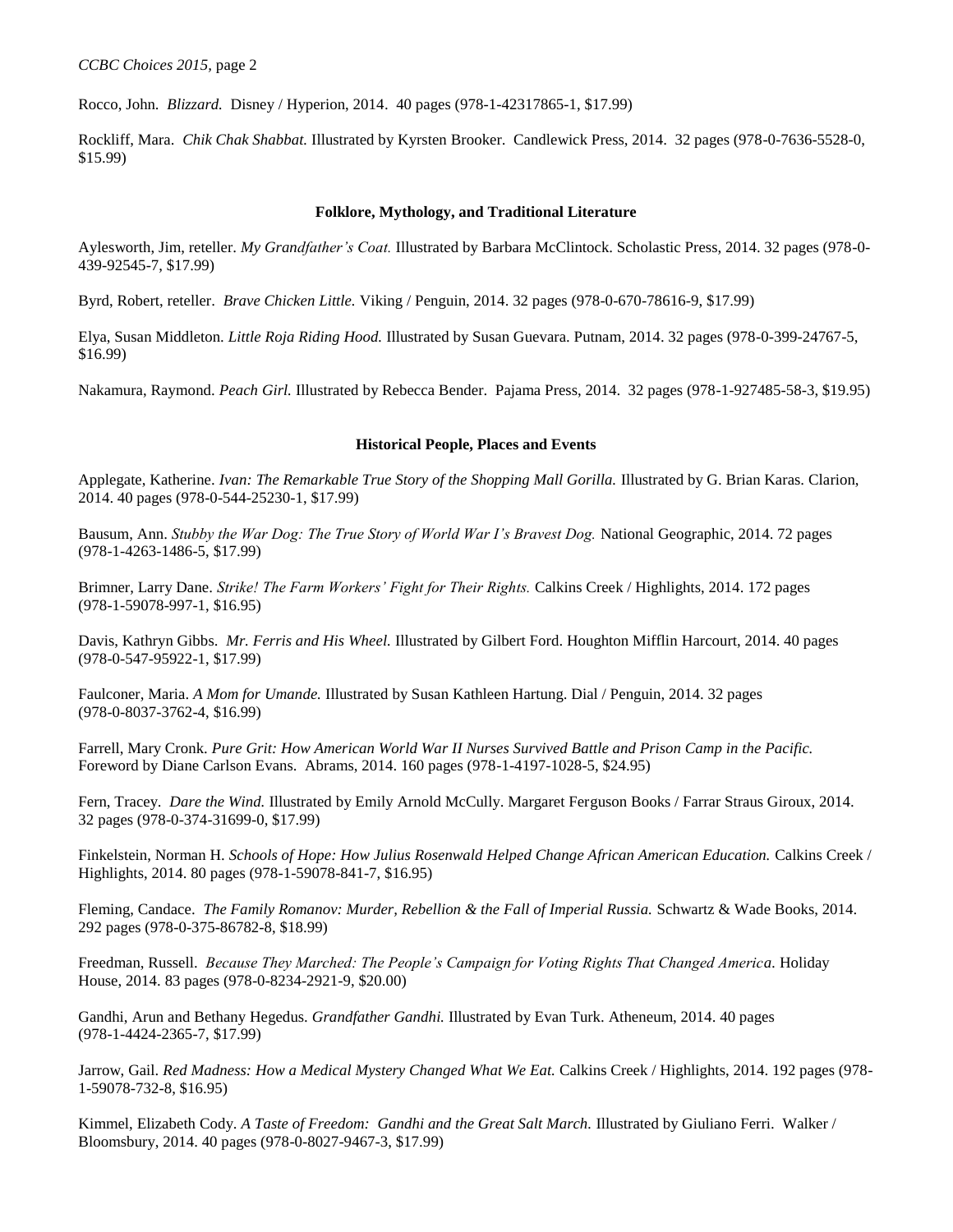Krasner, Barbara. *Goldie Takes a Stand! Golda Meir's First Crusade.* Illustrated by Kelsey Garrity-Riley. Kar-Ben, 2014. 32 pages. (978-1-4677-1200-2, \$17.95)

Mitchell, Don. *The Freedom Summer Murders.* Scholastic Press, 2014. 250 pages (978-0-545-47725-3, \$18.99)

Murphy, Claire Rudolf. *My Country, 'Tis of Thee: How One Song Reveals the History of Civil Rights.* Illustrated by Bryan Collier. Henry Holt, 2014. 45 pages (978-0-8050-8226-5, \$17.99)

Peters, Marilee. *Patient Zero: Solving the Mysteries of Deadly Epidemics.* Annick Press, 2014. 166 pages (pbk 978-1-55451-670-4, \$14.95)

Prins, Marcel and Peter Henk Steenhuis. *Hidden Like Anne Frank: Fourteen True Stories of Survival*. Translated from the Dutch by Laura Watkinson. Arthur A. Levine Books / Scholastic, 2014. 211 pages (978-0-545-54362-0, \$16.99)

Rubin, Susan Goldman. *Freedom Summer: The 1964 Struggle for Civil Rights in Mississippi.* Holiday House, 2014. 120 pages (978-0-8234-2920-2, \$18.95)

Sheinkin, Steve. *The Port Chicago 50: Disaster, Mutiny, and the Fight for Civil Rights.* Roaring Brook Press, 2014. 200 pages (978-1-59643-796-8, \$19.99)

Snyder, Elaine. *Anna & Solomon.* Illustrated by Harry Bliss. Margaret Ferguson Books / Farrar Straus Giroux, 2014. 32 pages (978-0-374-30362-4, \$17.99)

Tonatiuh, Duncan. *Separate Is Never Equal: Sylvia Mendez & Her Family's Fight for Desegregation.* Abrams, 2014. 40 pages (978-1-4197-1054-4, \$18.95)

Weatherford, Carole Boston. *Sugar Hill: Harlem's Historic Neighborhood.* Illustrated by R. Gregory Christie. Albert Whitman, 2014. 32 pages (978-0-8075-7650-2, \$16.99)

#### **Biography and Autobiography**

Abirached, Zeina. *I Remember Beirut.* Graphic Universe, 2014. 96 pages (978-1-4677-3822-4, \$29.27)

Andrews, Arin with Joshua Lyon. *Some Assembly Required: The Not-So-Secret Life of a Transgender Teen.* Simon & Schuster, 2014. 248 pages (978-1-4814-1675-7, \$17.99)

Bell, Cece*. El Deafo.* Colored by David Lasky. Amulet, 2014. 233 pages (pbk 978-1-4197-1217-3, \$10.95)

Bryant, Jen. *The Right Word: Roget and His Thesaurus.* Illustrated by Melissa Sweet. Eerdmans, 2014. 40 pages (978-0-8028-5385-1, \$17.50)

Houtman, Jacqueline, Walter Naegle, and Michael G. Long. *Bayard Rustin: The Invisible Activist.* FGC / Quaker Press, 2014. 154 pages (978-1-937768-58-4, \$16.00)

McCully, Emily Arnold. *Ida M. Tarbell: The Woman Who Challenged Big Business – and Won!* Clarion, 2014. 279 pages (978-0-547-29092-8, \$18.99)

Meltzer, Brad. *I Am Albert Einstein.* Illustrated by Christopher Eliopoulos. (Ordinary People Change the World) Dial, 2014. 40 pages (978-0-8037-4084-6, \$12.99)

Neri, G. *Hello, I'm Johnny Cash.* Illustrated by A. G. Ford. Candlewick Press, 2014. 40 pages (978-0-7636-6245-5, \$16.99)

Paterson, Katherine. *Stories of My Life.* Dial, 2014. 299 pages (978-0-8037-4043-3, \$17.99)

Powell, Patricia Hruby. *Josephine: The Dazzling Life of Josephine Baker.* Illustrated by Christian Robinson. Chronicle, 2014. 104 pages (978-1-4521-0314-3, \$17.99)

Prince, Liz. *Tomboy: A Graphic Memoir.* Zest, 2014. 255 pages (pbk 978-1-936976-55-3, \$15.99)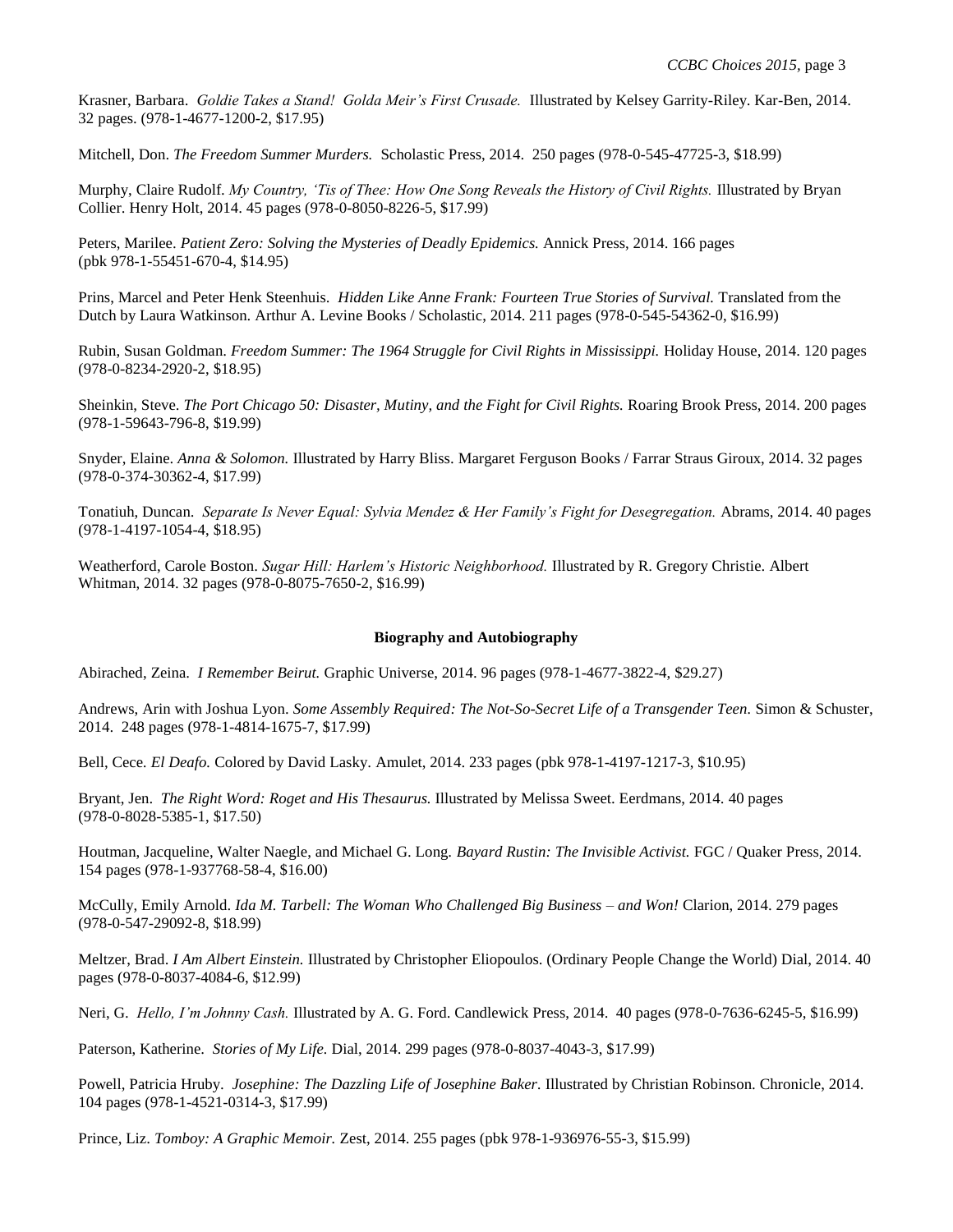*CCBC Choices 2015,* page 4

Woodson, Jacqueline. *Brown Girl Dreaming.* Nancy Paulsen Books / Penguin, 2014. 336 pages (978-0-399-25251-8, \$16.99)

Yousafzai, Malala with Patricia McCormick. *I Am Malala: How One Girl Stood Up for Education and Changed the World, Young Readers Edition*. Little, Brown, 2014. 230 pages (978-0-316-32793-0, \$17.00)

# **Contemporary People, Places, and Events**

Brisson, Pat. *Before We Eat: From Farm to Table.* Illustrated by Mary Azarian. Tilbury House, 2014. 32 pages (978-0-88448-352-6, \$16.95)

Martin, Jacqueline Briggs. *Alice Waters and the Trip to Delicious.* Illustrated by Hayelin Choi. Afterword by Alice Waters. Readers to Eaters, 2014. 32 pages (978-0-9836615-6-6, \$18.95)

Montalván, Luis Carlos with Bret Witter. *Tuesday Tucks Me In: The Loyal Bond Between a Soldier and His Service Dog.* Photographs by Dan Dion. Roaring Brooks Press, 2014. 39 pages (978-1-59643-891-0, \$16.99)

Mora, Pat and Libby Martinez. *I Pledge Allegiance.* Illustrated by Patrice Barton. Alfred A. Knopf, 2014. 32 pages (978-0-307-93181-8, \$16.99)

Winter, Jeanette. *Malala, a Brave Girl from Pakistan / Iqbal, a Brave Boy from Pakistan.* Beach Lane, 2014. 40 pages (978-1-4814-2294-9, \$17.99)

Yoo, Paula. *Twenty-two Cents: Muhammad Yunus and the Village Bank.* Illustrated by Jamel Akib. Lee & Low, 2014. 40 pages (978-1-60060-658-8, \$18.95)

# **Issues in Today's World**

Bang, Molly and Penny Chisholm. *Buried Sunlight: How Fossil Fuels Have Changed the Earth.* Illustrated by Molly Bang. Blue Sky Press / Scholastic, Inc., 2014. 40 pages (978-0-545-57785-4, \$18.99)

Fleischman, Paul. *Eyes Wide Open: Going Behind the Environmental Headlines.* Candlewick Press, 2014. 203 pages (978-0-7636-7102-0, \$17.99)

## **Understanding Oneself and Others**

Bolden, Tonya. *Beautiful Moon: A Child's Prayer.* Illustrated by Eric Velasquez. Abrams, 2014. 24 pages (978-1-4197-0792-6, \$16.95)

Herthel, Jessica and Jazz Jennings. *I Am Jazz.* Illustrated by Shelagh McNicholas. Dial, 2014. 24 pages (978-0-8037-4107-2, \$17.99)

Kantorovitz, Sylvie. *The Very Tiny Baby.* Charlesbridge, 2014. 32 pages (978-1-58089-445-6, \$14.95)

Kuklin, Susan. *Beyond Magenta: Transgender Teens Speak Out.* Candlewick Press, 2014. 182 pages (978-0-7636-5611-9, \$22.99)

## **The Arts**

Bryan, Ashley. *Ashley Bryan's Puppets: Making Something from Everything.* Photographs by Ken Hannon. Photographs edited by Rich Entel. Atheneum, 2014. 70 pages (978-1-4424-8728-4, \$19.99)

Burleigh, Robert. *Edward Hopper Paints His World.* Illustrated by Wendell Minor. Christy Ottaviano Books / Henry Holt, 2014. 40 pages (978-0-8050-8752-9, \$17.99)

Cline-Ransome, Lesa. *Benny Goodman & Teddy Wilson: Taking the Stage as the First Black-and-White Jazz Band in History.* Illustrated by James E. Ransome. Holiday House, 2014. 32 pages (978-0-8234-2362-0, \$16.95)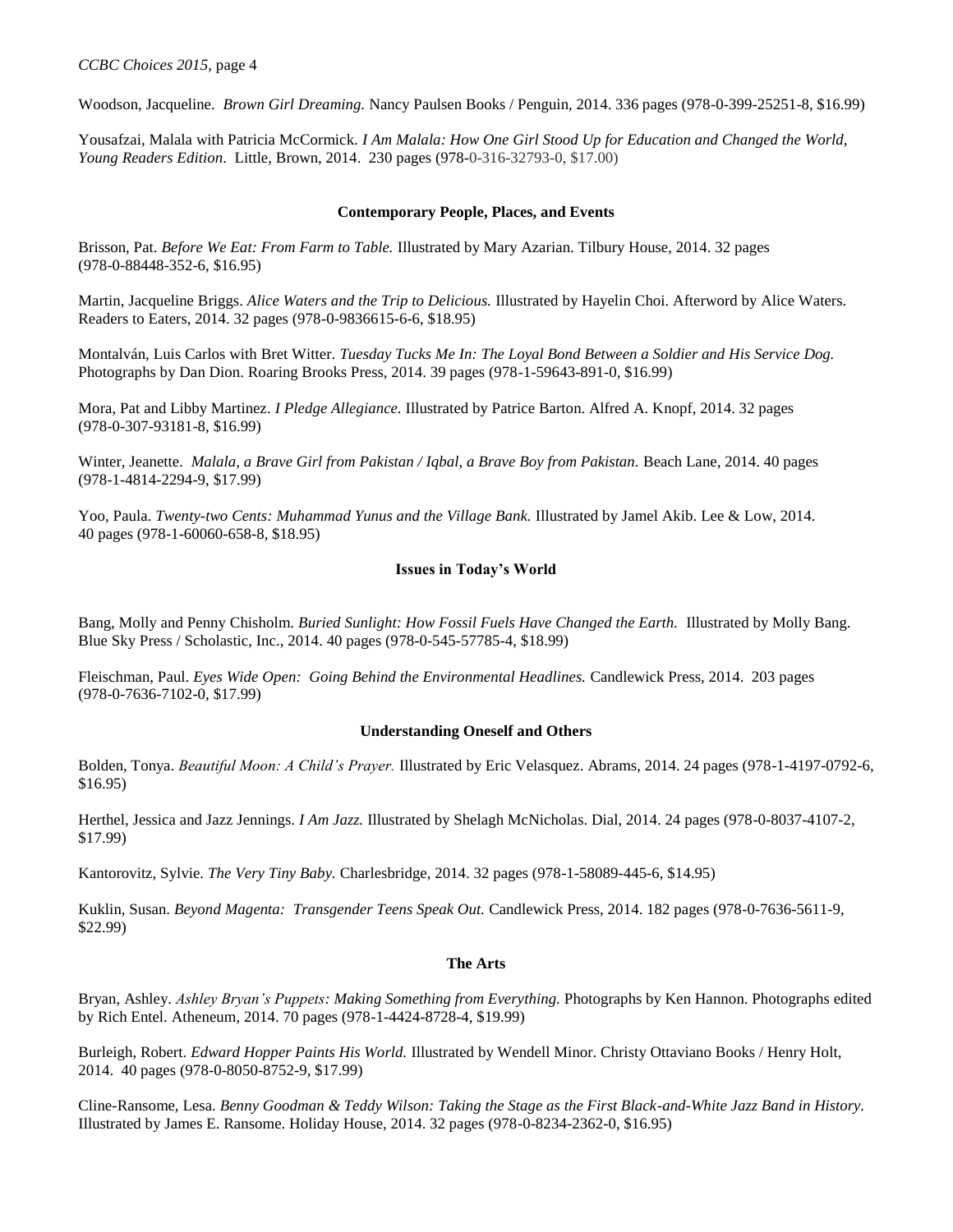Copeland, Misty. *Firebird: Ballerina Misty Copeland Shows a Young Girl How to Dance Like the Firebird.* Illustrated by Christopher Myers. Putnam, 2014. 32 pages (978-0-399-16615-0, \$17.99)

Ehlert, Lois. *The Scraps Book: Notes from a Colorful Life.* Beach Lane, 2014. 60 pages (978-1-4424-3571-1, \$17.99)

MacLachlan, Patricia. *The Iridescence of Birds: A Book About Henri Matisse.* Illustrated by Hadley Hooper. A Neal Porter Book / Roaring Brook Press, 2014. 40 pages (978-1-59643-948-1, \$17.99)

Morales, Yuyi. *Viva Frida.* Photographs by Tim O'Meara. A Neal Porter Book / Roaring Brook Press, 2014. 40 pages (978-1-59643-603-9, \$17.99)

Raschka, Chris. *The Cosmobiography of Sun Ra: The Sound of Joy Is Enlightening.* Candlewick Press, 2014. 32 pages (978-0-7636-5806-9, \$15.99)

Reef, Catherine. *Frida & Diego: Art, Love, Life.* Clarion, 2014. 168 pages (978-0-547-82184-9, \$18.99)

Richards, Keith with Barnaby Harris and Bill Shapiro. *Gus & Me: The Story of My Granddad and My First Guitar.* Illustrated by Theodora Richards. Megan Tingley Books / Little, Brown, 2014. 32 pages (978-0-316-32065-8, \$18.00)

Robertson, Sebastian. *Rock & Roll Highway: The Robbie Robertson Story.* Illustrated by Adam Gustavson. Christy Ottaviano Books / Henry Holt, 2014. 40 pages (978-0-8050-9473-2, \$17.99)

Rosenstock, Barb. *The Noisy Paint Box: The Colors and Sounds of Kandinsky's Abstract Art.* Illustrated by Mary Grandpré. Alfred A. Knopf, 2014. 32 pages (978-0-307-97848-6, \$17.99)

Russell-Brown, Katheryn. *Little Melba and Her Big Trombone.* Illustrated by Frank Morrison. Lee & Low, 2014. 32 pages (978-1-60060-898-8, \$18.95)

Winter, Jeanette. *Mr. Cornell's Dream Boxes.* Beach Lane, 2014. 40 pages (978-1-4424-9900-3, \$17.99)

#### **Poetry**

Frank, John. *Lend a Hand: Poems about Giving.* Illustrated by London Ladd. Lee & Low, 2014. 32 pages (978-1-60060-970-1, \$17.95)

Janeczko, Paul B. *Firefly July: A Year of Very Short Poems.* Illustrated by Melissa Sweet. Candlewick Press, 2014. 47 pages (978-0-7636-4842-8, \$16.99)

Koyczan, Shane. *To This Day: For the Bullied and Beautiful.* Annick Press, 2014. 70 pages (978-1-55451-639-1, \$19.95)

Sidman, Joyce. *Winter Bees & Other Poems of the Cold.* Illustrated by Rick Allen. Houghton Mifflin Harcourt, 2014. 29 pages (978-0-547-90650-8, \$17.99)

#### **Concept Books**

Bertier, Anne. *Wednesday.* Translated from the French by Claudia Z. Bedrick. U.S. edition: Enchanted Lion, 2014. 40 pages (978-1-59270-152-0, \$17.95)

Cole, Henry. *Big Bug.* Little Simon, 2014. 24 pages (978-1-4424-9897-6, \$14.99)

Fleming, Denise. *Go, Shapes, Go!* Beach Lane, 2014. 40 pages (978-1-4424-8240-1, \$17.99)

Franceschelli, Christopher. *Countablock.* Illustrated by Peskimo. Abrams Appleseed, 2014. 90 pages (978-1-4197-1374-3, \$16.95)

Gehl, Laura. *One Big Pair of Underwear.* Illustrated by Tom Lichtenheld. Beach Lane, 2014. 32 pages (978-1-4424-5336-4, \$17.99)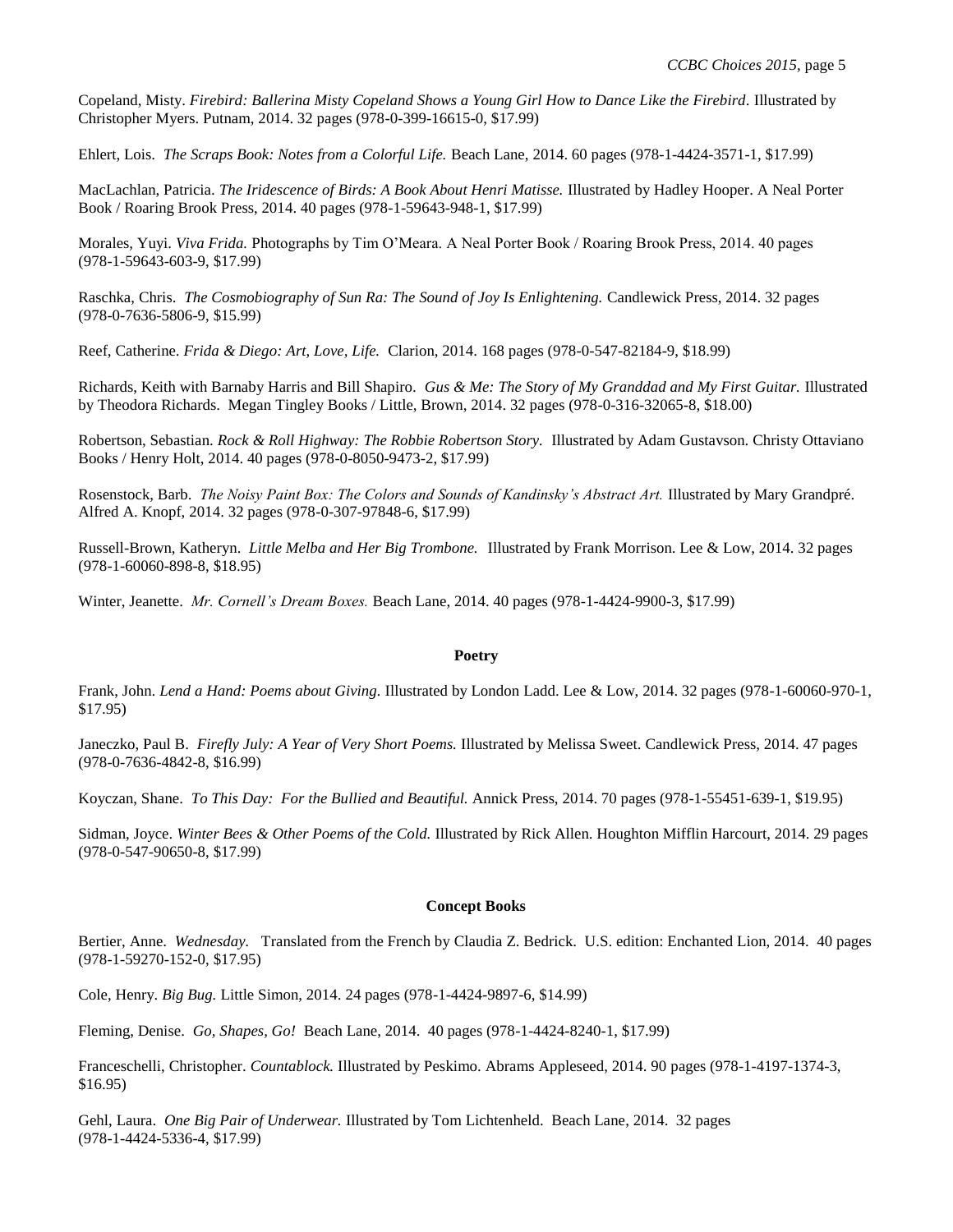Kang, Anna. *You Are (Not) Small.* Illustrated by Christopher Weyant. Two Lions, 2014. 32 pages (978-1-4778-4772-5, \$16.99)

### **Picture Books for Babies, Toddlers, and Preschoolers**

Baldacchino, Christine. *Morris Micklewhite and the Tangerine Dress.* Illustrated by Isabelle Malenfant. Groundwood / House of Anansi Press, 2014. 32 pages (978-1-55498-347-6, \$16.95)

Barton, Byron. *My Bus.* Greenwillow / HarperCollins, 2014. 32 pages (978-0-06-228736-6, \$16.99)

Bee, William. *Digger Dog.* Illustrated by Cecilia Johansson. U.S. edition: Noisy Crow, 2014. 20 pages (978-0-7636-6162-5, \$14.99)

Black, Michael Ian. *Naked!* Illustrated by Debbie Ridpath Ohi. Simon & Schuster, 2014. 32 pages (978-1-4424-6738-5, \$17.99)

Blackall, Sophie. *The Baby Tree.* Nancy Paulsen Books / Penguin, 2014. 32 pages (978-0-399-25718-6, \$17.99)

Blair, Karen. *Baby Animal Farm.* Candlewick Press, 2014. 14 pages (978-0-7636-7069-6, \$6.99)

Bloom, Suzanne. *Alone Together.* Boyds Mills Press / Highlights, 2014. 32 pages (978-1-62091-736-7, \$16.95)

Bluemle, Elizabeth. *Tap Tap Boom Boom.* Illustrated by G. Brian Karas. Candlewick Press, 2014. 32 pages (978-0-7636-5696-6, \$16.99)

Boyd, Lizi. *Flashlight.* Chronicle, 2014. 32 pages (978-1-4521-1894-9, \$16.99)

Burningham, John. *Picnic.* U.S. edition: Candlewick Press, 2014. 32 pages (978-0-7636-6945-4, \$16.99)

Byrne, Richard. *This Book Just Ate My Dog!* Henry Holt, 2014. 32 pages (978-1-62779-071-0, \$16.99)

Camcam, Princesse. *Fox's Garden.* Translated from the French. U.S. edition: Enchanted Lion Books, 2014. 24 pages (978-1-59270-167-4, \$14.95)

Carnesi, Mônica. *Sleepover with Beatrice & Bear.* Nancy Paulsen Books / Penguin, 2014. 32 pages (978-0-399-25667-7, \$15.99)

Davies, Benji. *The Storm Whale.* U.S. edition: Henry Holt, 2014. 24 pages (978-0-8050-9967-6, \$16.99)

Fox, Mem. *Baby Bedtime.* Illustrated by Emma Quay. U.S. edition: Beach Lane, 2014. 32 pages (978-1-4814-2097-6, \$17.99)

Goodrich, Carter. *Mister Bud Wears the Cone.* Simon & Schuster, 2014. 40 pages (978-1-4424-8088-9, \$16.99)

Gorbachev, Valeri. *Cats Are Cats.* Holiday House, 2014. 32 pages (978-0-8234-3052-9, \$16.95)

Haughton, Chris. *Shh! We Have a Plan.* U.S. edition: Candlewick Press, 2014. 40 pages (978-0-7636-7293-5, \$15.99)

Hoffman, Sarah and Ian Hoffman. *Jacob's New Dress.* Illustrated by Chris Case. Albert Whitman, 2014. 32 pages (978-0-8075-6373-1, \$16.99)

Horáček, Petr. *The Mouse Who Ate the Moon.* U.S. edition: Candlewick Press, 2014. 24 pages (978-0-7636-7059-7, \$15.99)

Howatt, Sandra J. *Sleepyheads.* Illustrated by Joyce Wan. Beach Lane, 2014. 32 pages (978-1-4424-2266-7, \$16.99)

Idle, Molly. *Flora and the Penguin.* Chronicle, 2014. 36 pages (978-1-4521-2891-7, \$16.99)

Krensky, Stephen. *I Am So Brave!* Illustrated by Sara Gillingham. Abrams Appleseed, 2014. 10 pages (978-1-4197-0937-1, \$6.95)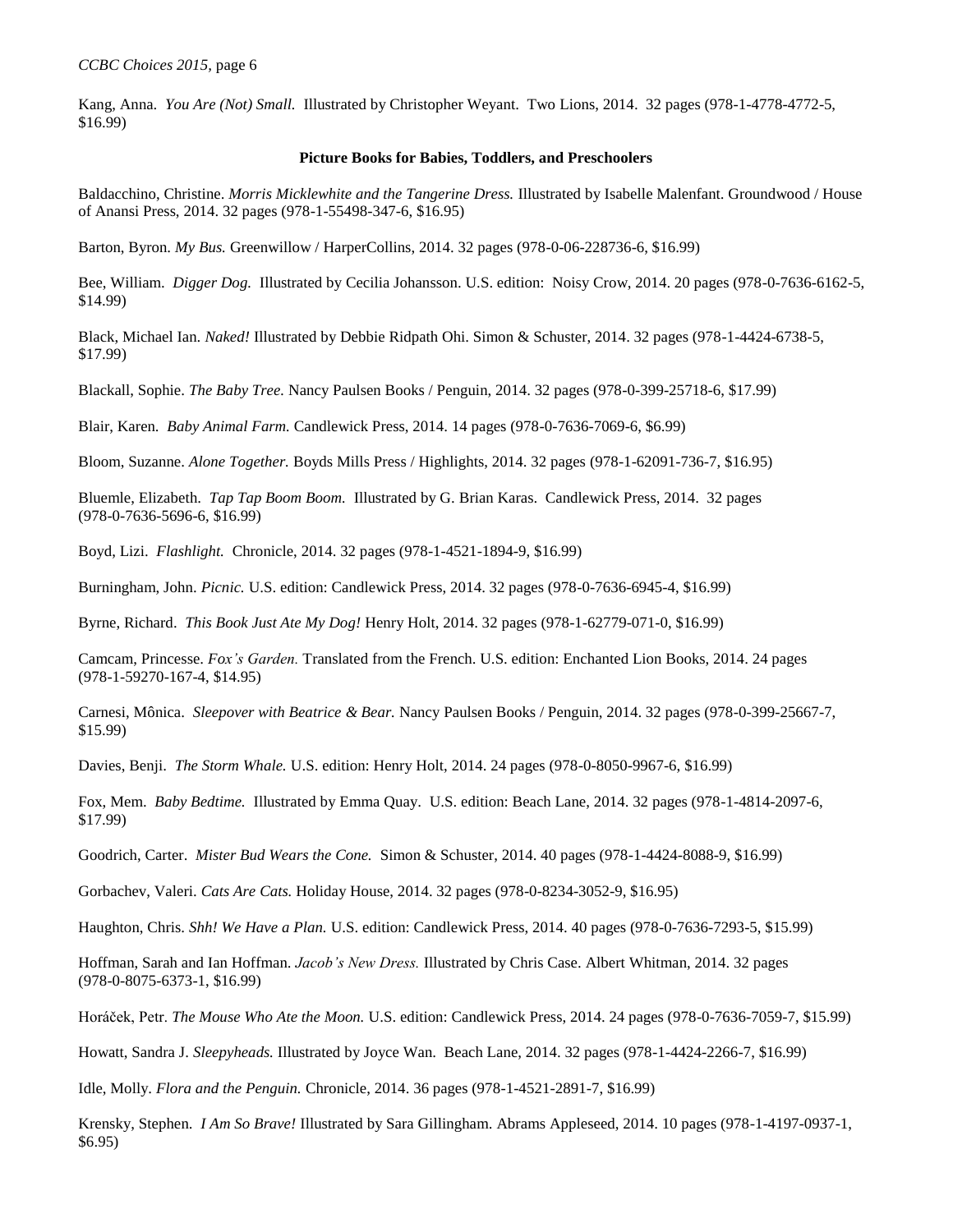Landström, Lena. *Pom and Pim.* Illustrated by Olof Landström. Translated from the Swedish by Julia Marshall. U.S. edition: Gecko Press, 2014. 32 pages (978-1-877579-66-0, \$16.95)

Mader, C. Roger. *Tiptop Cat.* Houghton Mifflin Harcourt, 2014. 32 pages (978-0-544-14799-7, \$17.99)

McPhail, David. *Peter Loves Penguin.* Abrams Appleseed, 2014. 20 pages (978-1-4197-1337-8, \$8.95)

O'Connor, George. *If I Had a Raptor.* Candlewick Press, 2014. 32 pages (978-0-7636-6012-3, \$15.99)

Raschka, Chris. *Crabby Crab.* Abrams Appleseed, 2014. 16 pages (978-1-4197-1056-8, \$6.95)

Rashin. *There Was an Old Lady Who Swallowed a Fly.* NorthSouth, 2014. 24 pages (978-0-7358-4183-3, \$17.95)

Ray, Mary Lyn. *Go to Sleep, Little Farm.* Illustrated by Christopher Silas Neal. Houghton Mifflin Harcourt, 2014. 40 pages (978-0-544-15014-0, \$16.99)

Rowland, Phyllis. *It Is Night.* Illustrated by Laura Dronzek. Greenwillow / HarperCollins, 2014. 32 pages (978-0-06-225024-7, \$16.99)

Rudge, Leila. *A Perfect Place for Ted.* U.S. edition: Candlewick Press, 2014. 24 pages (978-0-7636-6781-8, \$16.99)

Sakai, Komako. *Hannah's Night.* Translated from the Japanese by Cathy Hirano. U.S. edition: Gecko Press, 2014. 32 pages. (978-1-877579-54-7, \$17.95)

Saltzberg, Barney. *Chengdu Could Not, Would Not Fall Asleep.* Disney / Hyperion, 2014. 32 pages (978-1-42316721-1, \$16.99)

Schwartz, Amy. *100 Things That Make Me Happy.* Abrams Appleseed, 2014. 40 pages (978-1-4197-0518-2, \$16.95)

Shannon, George. *Hands Say Love.* Illustrated by Taeeun Yoo. Little, Brown, 2014. 32 pages (978-0-316-08479-6, \$17.00)

Shields, Carol Diggory. *Baby's Got the Blues.* Illustrated by Lauren Tobia. Candlewick Press, 2014. 24 pages (978-0-7636-3260-1, \$16.99)

Sohn, Tania. *Socks!* Kane Miller, 2014. 24 pages (978-1-61067-244-3, \$9.99)

Sutton, Sally. *Construction.* Illustrated by Brian Lovelock. Candlewick Press, 2014. 24 pages (978-0-7636-7325-3, \$15.99)

Swenson, Jamie A. *If You Were a Dog.* Illustrated by Chris Raschka. Farrar Straus Giroux, 2014. 40 pages (978-0-374-33530-4, \$17.99)

Underwood, Deborah. *Bad Bye, Good Bye.* Illustrated by Jonathan Bean. Houghton Mifflin Harcourt, 2014. 32 pages (978-0-547-92852-4, \$16.99)

Won, Brian. *Hooray for Hat!* Houghton Mifflin Harcourt, 2014. 32 pages (978-0-544-15903-7, \$16.99)

Yamada, Kazuaki. *My Red Balloon.* U.S. edition: Minedition, 2014. 48 pages (978-988-8240-72-2, \$18.99)

Zimmerman, Andrea and David Clemesha. *Dig!* Illustrated by Marc Rosenthal. Houghton Mifflin Harcourt, 2014. 28 pages (978-0-544-17388-0, \$7.99)

#### **Picture Books for School-Age Children**

Auerbach, Adam. *Edda: A Little Valkyrie's First Day of School.* Christy Ottaviano Books / Henry Holt, 2014. 32 pages (978- 0-8050-9703-0, \$16.99)

Barnett, Mac. *Sam & Dave Dig a Hole.* Illustrated by Jon Klassen. Candlewick Press, 2014. 40 pages (978-0-7636-6229-5, \$16.99)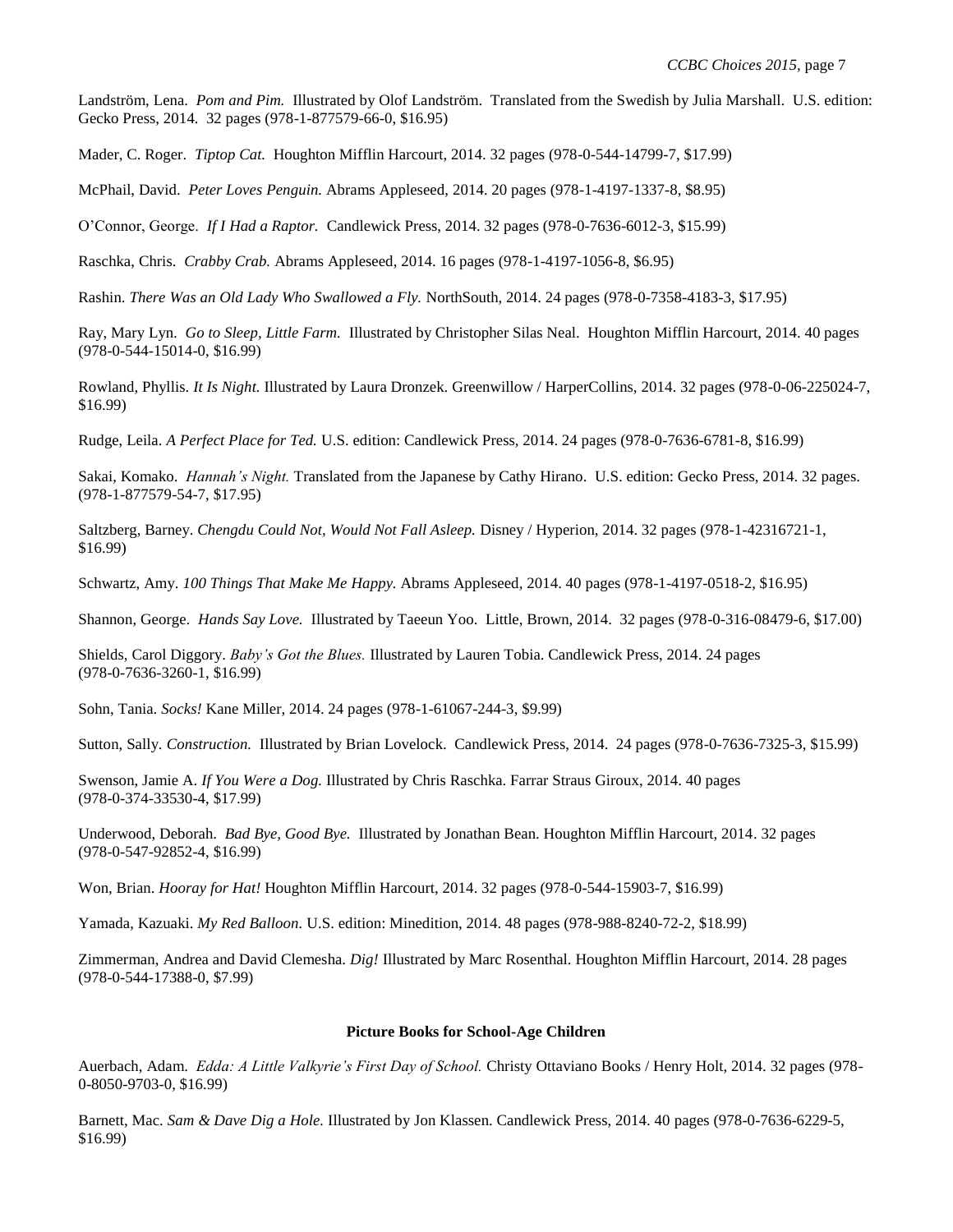Beebe, Katy. *Brother Hugo and the Bear.* Illustrated by S. D. Schindler. Eerdmans, 2014. 32 pages (978-0-8028-5407-0, \$17.00)

Bildner, Phil. *The Soccer Fence: A Story of Friendship, Hope and Apartheid in South Africa.* Illustrated by Jesse Joshua Watson. Putnam, 2014. 40 pages (978-0-399-24790-3, \$16.99)

Bloom, C. P. *The Monkey Goes Bananas.* Illustrated by Peter Raymundo. Abrams, 2014. 40 pages (978-1-4197-0885-5, \$14.95)

Brooks, Martha. *Winter Moon Song.* Illustrated by Leticia Ruifernández. Groundwood / House of Anansi Press, 2014. 32 pages (978-1-55498-320-9, \$18.95)

Browne, Anthony. *What If …?* U.S. edition: Candlewick Press, 2014. 32 pages (978-0-7636-7419-9, \$16.99)

Bunting, Eve. *Washday.* Illustrated by Brad Sneed. Holiday House, 2014. 32 pages (978-0-8234-2868-7, \$16.95)

Croza, Laurel. *From There to Here.* Illustrated by Matt James. Groundwood / House of Anansi Press, 2014. 32 pages (978-1-55498-365-0, \$18.95)

Daly, Cathleen. *Emily's Blue Period.* Illustrated by Lisa Brown. A Neal Porter Book / Roaring Brook Press, 2014. 55 pages (978-1-59643-469-1, \$17.99)

Dempsey, Kristy. *A Dance Like Starlight: One Ballerina's Dream.* Illustrated by Floyd Cooper. Philomel / Penguin, 2014. 32 pages (978-0-399-25284-6, \$16.99)

Dempsey, Sheena. *Bruno and Titch: The Tale of a Boy and His Guinea Pig.* Candlewick Press, 2014. 32 pages (978-0-7636- 7316-1, \$16.99)

DiPucchio, Kelly. *Gaston.* Illustrated by Christian Robinson. Atheneum, 2014. 32 pages (978-1-4424-5102-5, \$17.99)

Dolan, Elys. *Weasels.* U.S. edition: Candlewick Press, 2014. 24 pages (978-0-7636-7100-6, \$17.99)

Dorros, Arthur. *Abuelo*. Illustrated by Raúl Colón. Harper / HarperCollins, 2014. 32 pages (978-06-168627-6, \$17.99)

Duboc, Marianne. *The Lion and the Bird.* Translated from the French by Claudia Z. Bedrick. U.S. edition: Enchanted Lion, 2014. 70 pages (978-1-59270-151-3, \$17.95)

Esbaum, Jill. *I am Cow, Hear Me Moo!* Illustrated by Gus Gordon. Dial / Penguin, 2014. 32 pages (978-0-8037-3524-8, \$16.99)

Frazee, Marla. *The Farmer and the Clown.* Beach Lane, 2014. 32 pages (978-1-4424-9744-3, \$17.99)

Gay, Marie-Louise. *Any Questions?* Groundwood / House of Anansi Press, 2014. 50 pages (978-1-55498-382-7, \$19.95)

Godin, Thelma Lynne. *The Hula-Hoopin' Queen.* Illustrated by Vanessa Brantley-Newton. Lee & Low, 2014. 40 pages (978-1-60060-846-9, \$18.95)

Gonzalez, Maya Christina. *Call Me Tree = Llámame árbol.* Translated by Dana Goldberg. Children's Book Press / Lee & Low, 2014. 24 pages (978-0-89239-294-0, \$17.95)

Hawkes, Kevin. *Remy and Lulu.* Illustrated by Kevin Hawkes, with miniatures by Hannah E. Harrison. Alfred A. Knopf, 2014. 32 pages (978-0-449-81085-9, \$17.99)

Javaherbin, Mina. *Soccer Star.* Illustrated by Renato Alarcão. Candlewick Press, 2014. 32 pages (978-0-7636-6056-7, \$16.99)

Khan, Rukhsana. *King for a Day.* Illustrated by Christiane Krömer. Lee & Low, 2014. 32 pages (978-1-60060-659-5, \$17.95)

Lloyd-Jones, Sally. *Poor Doreen: A Fishy Tale.* Illustrated by Alexandra Boiger. Schwartz & Wade, 2014. 32 pages (978-0-375-86918-1, \$17.99)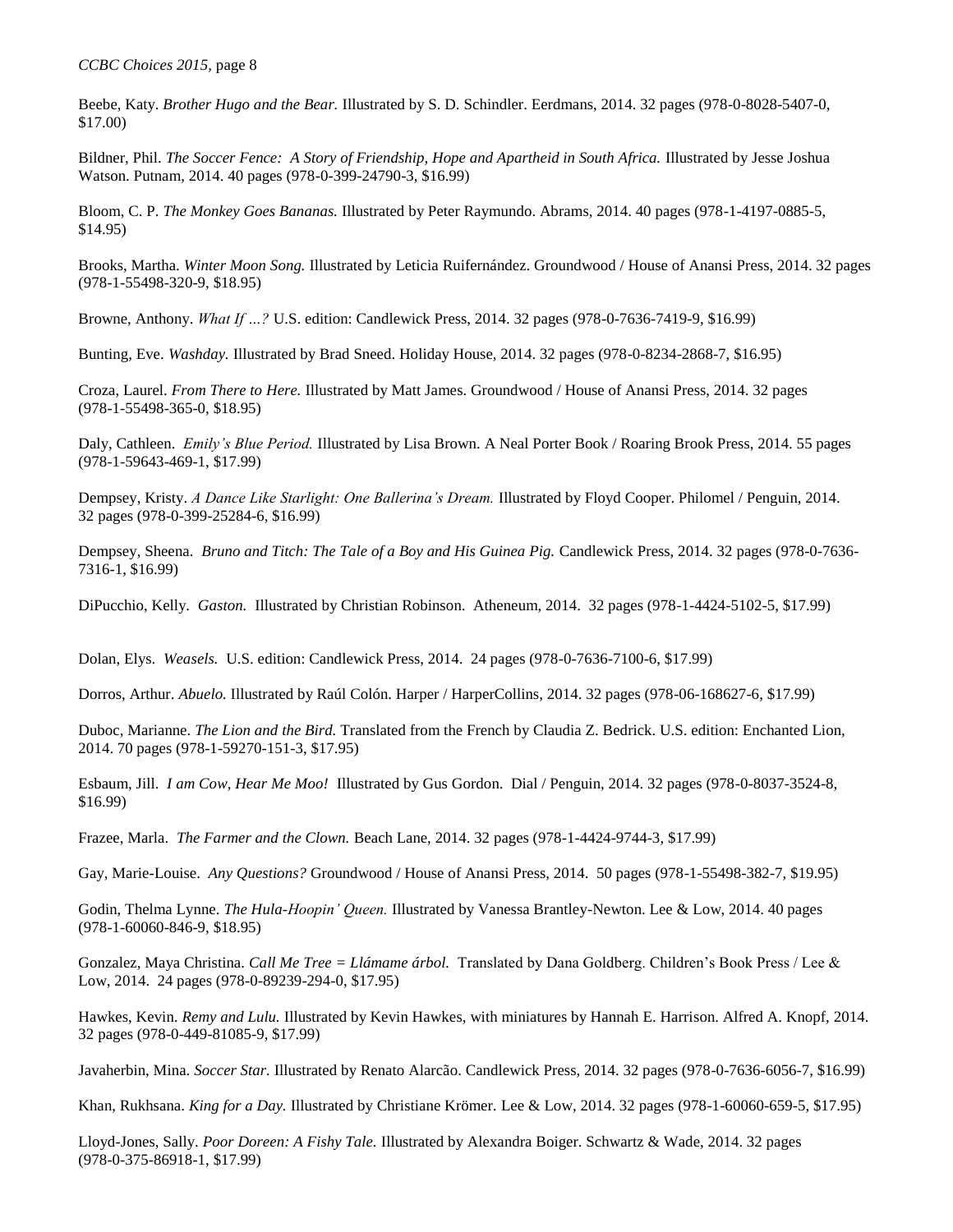Luxbacher, Irene. *Mr. Frank.* Groundwood / House of Anansi Press, 2014. 32 pages (978-1-55498-435-0, \$16.95)

Mackintosh, David. *Lucky.* U.S. edition: Abrams, 2014. 32 pages (978-1-4197-0809-1, \$17.95)

Mann, Jennifer K. *Two Speckled Eggs.* Candlewick Press, 2014. 32 pages (978-0-7636-6168-7, \$14.99)

Morris, Richard T. *This Is a Moose.* Illustrated by Tom Lichtenheld. Little, Brown, 2014. 40 pages (978-0-316-21360-8, \$18.00)

Murguia, Bethanie Deeney. *I Feel Five!* Candlewick Press, 2014. 32 pages (978-0-7636-6291-2, \$14.99)

Myers, Anna. *Tumbleweed Baby.* Illustrated by Charles Vess. Abrams, 2014. 32 pages (978-1-4197-1232-6, \$16.95)

Offill, Jenny. *Sparky!* Illustrated by Chris Appelhans. Schwartz & Wade, 2014. 32 pages (978-0-375-87023-1, \$16.99)

Spires, Ashley. *The Most Magnificent Thing.* Kids Can Press, 2014. 32 pages (978-1-55453-704-4, \$16.95)

Rashin. *Two Parrots.* Translated from the Persian. NorthSouth, 2014. 32 pages (978-0-7358-4171-0, \$17.95)

Rockliff, Mara. *The Grudge Keeper.* Illustrated by Eliza Wheeler. Peachtree, 2014. 32 pages (978-1-56145-729-8, \$16.95)

Ruth, Greg. *Coming Home.* Feiwel and Friends / Macmillan, 2014. 32 pages (978-1-250-05547-7, \$16.99)

Salas, Laura Purdie. *Water Can Be …* Illustrated by Violeta Dabija. Millbrook Press, 2014. 32 pages (978-1-4677-0591-2, \$17.95)

Shea, Bob. *Buddy and the Bunnies In: Don't Play With Your Food!* Disney / Hyperion, 2014. 32 pages (978-1-42316807-2, \$16.99)

Sierra, Judy. *E-I-E-I-O: How Old MacDonald Got His Farm.* Illustrated by Matthew Myers. Candlewick Press, 2014. 32 pages (978-0-7636-6043-7, \$16.99)

Tan, Shaun. *Rules of Summer.* Arthur A. Levine Books / Scholastic, Inc., 2014. 48 pages (978-0-545-63912-5, \$18.99)

Uegaki, Chieri. *Hana Hashimoto, Sixth Violin.* Illustrated by Qin Leng. Kids Can Press, 2014. 32 pages (978-1-894786-33-1, \$16.95)

Vernick, Audrey. *Edgar's Second Word.* Illustrated by Priscilla Burris. Clarion Books / Houghton Mifflin Harcourt, 2014. 31 pages (978-0-547-68462-8, \$16.99)

Walker, Anna. *Peggy: A Brave Chicken on a Big Adventure.* Clarion / Houghton Mifflin Harcourt, 2014. 32 pages (978-0-544-25900-3, \$16.99)

# **Books for Beginning Readers**

Lin, Grace. *Ling & Ting: Twice As Silly.* Little, Brown, 2014. 43 pages (978-0-316-18402-1, \$16.00)

Willems, Mo. *My New Friend Is So Fun!* (An Elephant & Piggie Book) Hyperion / Disney, 2014. 57 pages (978-1-4231-7958-0, \$8.99)

#### **Books for Newly Independent Readers**

Lagercrantz, Rose. *My Heart Is Laughing.* Illustrated by Eva Eriksson. Translated from the Swedish by Julia Marshall. U.S. edition: Gecko Press, 2014. 119 pages (978-1-877579-52-3, \$16.95)

MacLachlan, Patricia. *Fly Away.* Margaret K. McElderry Books / Simon & Schuster, 2014. 108 pages (978-1-4424-6008-9, \$15.99)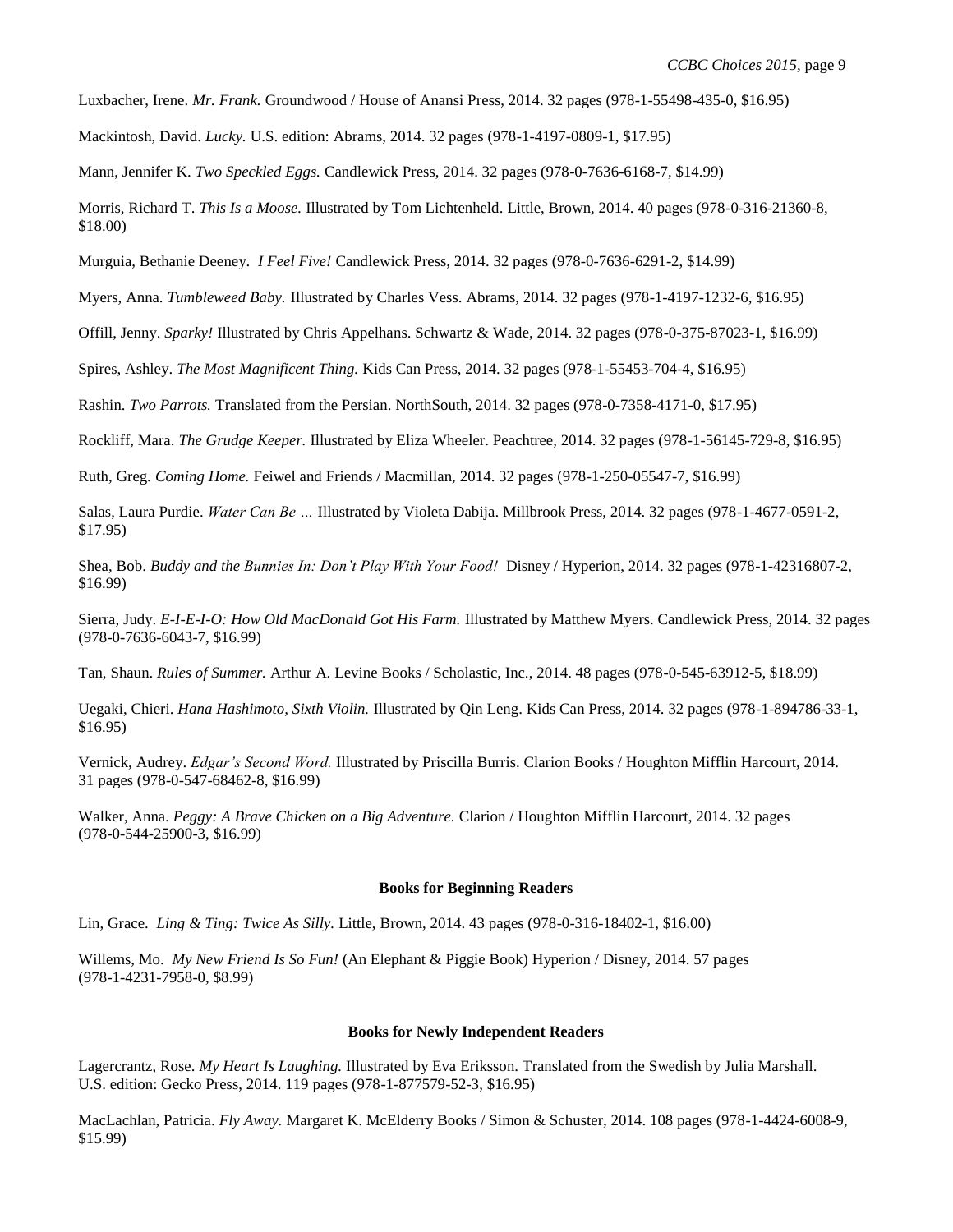McKay, Hilary. *Lulu and the Hedgehog in the Rain.* Illustrated by Priscilla Lamont. U.S. edition: Albert Whitman, 2014. 104 pages (978-0-8075-4812-7, \$13.99)

McKay, Hilary. *Lulu and the Rabbit Next Door.* Illustrated by Priscilla Lamont. U.S. edition: Albert Whitman, 2014. 91 pages (978-0-8075-4816-5, \$13.99)

### **Fiction for Children**

Alexander, Kwame. *The Crossover.* Houghton Mifflin Harcourt, 2014. 237 pages (978-0-544-10771-7, \$16.99)

Booth, Coe. *Kinda Like Brothers.* Scholastic Press, 2014. 248 pages (978-0-545-22496-3, \$17.99)

Brown, Jennifer. *Life on Mars.* Bloomsbury, 2014. 231 pages (978-1-61963-252-3, \$16.99)

Brown, Skila. *Caminar.* Candlewick Press, 2014. 193 pages (978-0-7636-6516-6, \$15.99)

Chan, Crystal. *Bird.* Atheneum, 2014. 295 pages (978-1-4424-5089-9, \$16.99)

Cheng, Andrea. *The Year of the Fortune Cookie.* Illustrated by Patrice Barton. Houghton Mifflin Harcourt, 2014. 155 pages (978-0-544-10519-5, \$15.99)

Cotter, Charis. *The Swallow: A Ghost Story.* Tundra Books, 2014. 318 pages (978-1-77049-591-3, \$19.99)

Curtis, Christopher Paul. *The Madman of Piney Woods.* Scholastic Press, 2014. 384 pages (978-0-545-15664-6, \$16.99)

De Goldi, Kate. *The ACB with Honora Lee.* Illustrated by Gregory O'Brien. Tundra, 2014. 124 pages (978-1-77049-722-1, \$17.99)

Ellis, Deborah. *The Cat at the Wall.* Groundwood Books / House of Anansi Press, 2014. 144 pages (978-1-55498-491-6, \$16.95)

Federle, Tim. *Five, Six, Seven, Nate!* Simon & Schuster, 2014. 293 pages (978-1-4424-4693-9, \$16.99)

Flake, Sharon G. *Unstoppable Octobia May.* Scholastic Press, 2014. 276 pages (978-0-545-60960-9, \$16.99)

Frederick, Heather Vogel. *Absolutely Truly.* Simon & Schuster, 2014. 355 pages (978-1-4424-2972-7, \$16.99)

Freeman, Martha. *The Orphan and the Mouse.* Illustrated by David McPhail. Holiday House, 2014. 220 pages (978-0-8234-3167-0, \$16.95)

Gibbs, Stuart. *Space Case.* Simon & Schuster, 2014. 337 pages (978-1-4424-9486-2, \$16.99)

Graff, Lisa. *Absolutely Almost.* Philomel / Penguin, 2014. 288 pages (978-0-399-16405-7, \$16.99)

Harris, Teresa E. *The Perfect Place.* Clarion, 2014. 263 pages (978-0-547-25519-4, \$16.99)

Hartnett, Sonya. *The Children of the King.* U.S. edition: Candlewick Press, 2014. 266 pages (978-0-7636-6735-1, \$16.99)

Herrera, Robin. *Hope Is a Ferris Wheel.* Amulet / Abrams, 2014. 261 pages (978-1-4197-1039-1, \$16.95)

Holm, Jennifer L. *The Fourteenth Goldfish.* Random House, 2014. 195 pages (978-0-375-87064-4, \$16.99)

Johnson, Varian. *The Great Greene Heist.* Arthur A. Levine Books / Scholastic, Inc., 2014. 226 pages (978-0-545-52552-7, \$16.99)

Kadohata, Cynthia. *Half a World Away.* Atheneum, 2014. 225 pages (978-1-4424-1275-0, \$16.99)

Levy, Dana Alison. *The Misadventures of the Family Fletcher.* Delacorte, 2014. 260 pages (978-0-385-37652-5, \$15.99)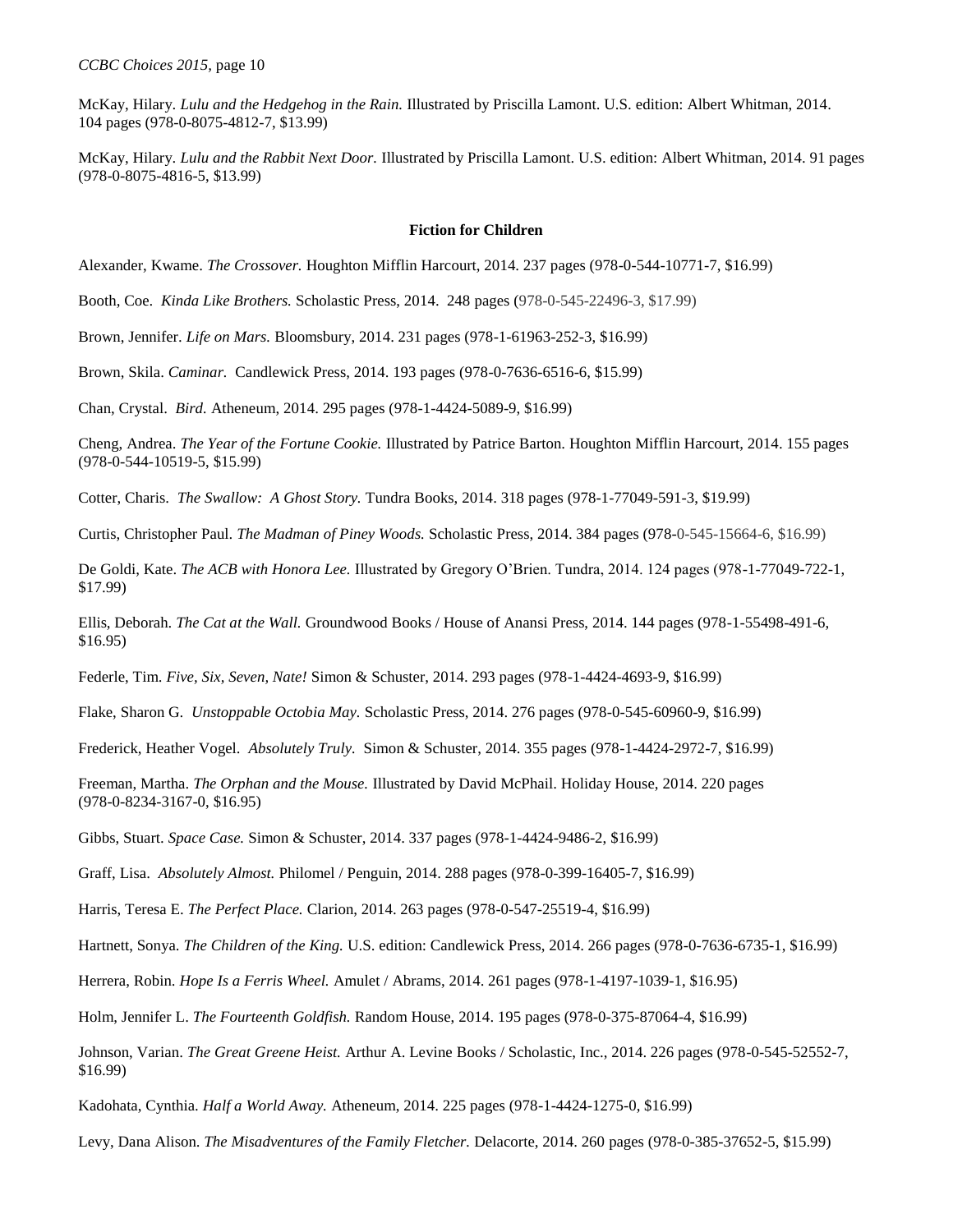Lindelauf, Benny. *Nine Open Arms.* Translated from the Dutch by John Nieuwenhuizen. U.S. edition: Enchanted Lion Books, 2014. 256 pages (978-1-59270-146-9, \$16.95)

Martin, Ann. M. *Rain Reign.* Feiwel & Friends, 2014. 226 pages (978-0-312-64300-3, \$16.99)

Nagai, Mariko. *Dust of Eden.* Albert Whitman, 2014. 121 pages (978-0-8075-1739-0, \$16.99)

Nye, Naomi Shihab. *The Turtle of Oman.* Illustrated by Betsy Peterschmidt. Greenwillow / HarperCollins, 2014. 299 pages (978-0-06-201972-1, \$16.99)

Parenteau, Shirley. *Ship of Dolls.* Candlewick Press, 2014. 258 pages (978-0-7636-7003-0, \$16.99)

Perkins, Lynne Rae. *Nuts to You.* Greenwillow / HarperCollins, 2014. 259 pages (978-0-06-009275-7, \$16.99)

Polonsky, Ami. *Gracefully Grayson.* Disney Hyperion, 2014. 243 pages (978-142318527-7, \$16.99)

Rosengren, Gayle. *What the Moon Said.* Putnam / Penguin, 2014. 217 pages (978-0-399-16352-4, \$16.99)

St. Antoine, Sara. *Three Bird Summer.* Candlewick Press, 2014. 246 pages (978-0-7636-6564-7, \$16.99)

Watson, Jude. *Loot: How To Steal a Fortune.* Scholastic Press, 2014. 266 pages (978-0-545-46802-2, \$16.99)

Woods, Brenda. *The Blossoming Universe of Violet Diamond.* Nancy Paulsen Books / Penguin, 2014. 222 pages (978-0-399-25714-8, \$16.99)

Yelchin, Eugene. *Arcady's Goal.* Henry Holt, 2014. 234 pages (978-0-8050-9844-0, \$15.99)

#### **Fiction for Young Adults**

Castellucci, Cecil. *Tin Star.* Roaring Brook Press, 2014. 233 pages (978-1-59643-775-3, \$16.99)

Combs, Sarah. *Breakfast Served Anytime.* Candlewick Press, 2014. 261 pages (978-0-7636-6791-7, \$16.99)

de Fombelle, Timothée. *Vango: Between Earth and Sky.* Translated from the French by Sarah Ardizzone. U.S. edition: Candlewick Press, 2014. 421 pages (978-0-7636-7196-9, \$17.99)

Dellaira, Ava. *Love Letters to the Dead.* Farrar Straus Giroux, 2014. 327 pages (978-0-374-34667-6, \$17.99)

Ellis, Deborah. *Moon at Nine.* Pajama Press, 2014. 223 pages (978-1-927485-57-6, \$19.95)

Engle, Margarita. *Silver People: Voices from the Panama Canal.* Houghton Mifflin Harcourt, 2014. 260 pages (978-0-544-10941-4, \$17.99)

Erlings, Fridrik. *Boy on the Edge.* U.S. edition: Candlewick Press, 2014. 219 pages (978-0-7636-6680-4, \$16.99)

Farizan, Sara. *Tell Me Again How a Crush Should Feel.* Algonquin, 2014. 296 pages (978-1-61620-284-2, \$16.95)

Green, Sally. *Half Bad.* (The Half Bad Trilogy, book 1) Viking / Penguin, 2014. 394 pages (978-0-670-01678-5, \$18.99)

Howe, Katherine. *Conversion.* Putnam / Penguin, 2014. 402 pages (978-0-399-16777-5, \$18.99)

Howell, Simmone. *Girl Defective.* U.S. edition: Atheneum, 2014. 301 pages (978-1-4424-9760-3, \$17.99)

Johnson, Alaya Dawn. *Love Is the Drug.* Arthur A. Levine Books / Scholastic, Inc., 2014 335 pages (978-0-545-41781-5, \$17.99)

Johnston, E. K. *The Story of Owen: The Dragon Slayer of Trondeim.* Carolrhoda Lab, 2014. 305 pages (978-1-4677-1066-4, \$17.95)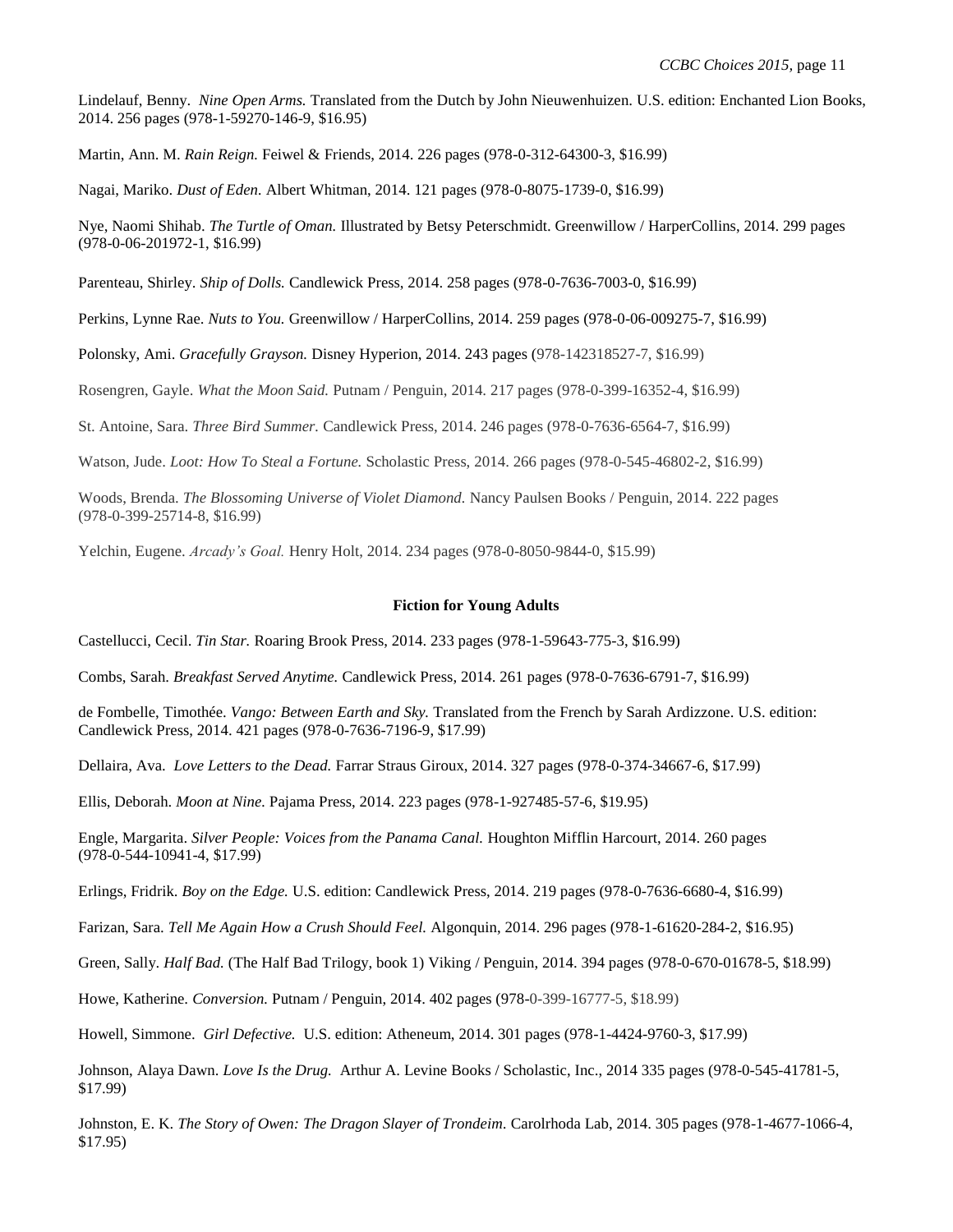King, A. S. *Glory O'Brien's History of the Future.* Little, Brown, 2014. 306 pages (978-0-316-22272-3, \$18.00)

LaFevers, Robin. *Mortal Heart.* (His Fair Assassin, Book III) Houghton Mifflin Harcourt, 2014. 441 pages (978-0-547- 62840-0, \$17.99)

LaMarche, Una. *Like No Other.* Razorbill / Penguin, 2014. 347 pages (978-1-59514-674-8, \$17.99)

Link, Kelly, and Gavin J. Grant, editors. *Monstrous Affections: An Anthology of Beastly Tales.* Candlewick Press, 2014. 467 pages (978-0-7636-6473-2, \$22.99)

Magoon, Kekla. *How It Went Down.* Henry Holt, 2014. 326 pages (978-0-8050-9869-3, \$17.99)

Nelson, Marilyn. *How I Discovered Poetry.* Illustrated by Hadley Hooper. Dial, 2014. 103 pages (978-0-8037-3304-6, \$17.99)

Neri, G. *Knockout Games.* Carolrhoda Lab, 2014. 293 pages (978-1-4677-3269-7, \$17.95)

Perkins, Stephanie, editor. *My True Love Gave to Me: Twelve Holiday Stories.* St. Martin's Griffin, 2014. 321 pages (978-1-250-05930-7, \$18.99)

Pinkney, Andrea Davis. *The Red Pencil.* Illustrated by Shane W. Evans. Little, Brown, 2014. 308 pages (978-0-316-24780-1, \$17.00)

Preus, Margi. *West of the Moon.* Abrams, 2014. 213 pages (978-1-4197-0896-1, \$16.95)

Quintero, Isabel. *Gabi: A Girl in Pieces.* Cinco Puntos Press, 2014. 284 pages (pbk. 978-1-935955-95-5, \$11.95)

Reynolds, Jason. *When I Was the Greatest.* Atheneum, 2014. 231 pages (978-1-4424-5947-2, \$17.99)

Smith, Andrew. *100 Sideways Miles.* Simon & Schuster, 2014. 277 pages (978-1-4424-4495-9, \$17.99)

Smith, Andrew. *Grasshopper Jungle.* Dutton / Penguin, 2014. 388 pages (978-0-525-42603-5, \$18.99)

Stiefvater, Maggie. *Blue Lily, Lily Blue.* (The Raven Cycle, Book III) Scholastic Press, 2014. 391 pages (978-0-545-42496-7, \$18.99)

Stroud, Jonathan. *The Whispering Skull.* (Lockwood & Co., Book Two) Disney / Hyperion, 2014. 435 pages (978-14231-6492-0, \$17.99)

Tamaki, Mariko. *This One Summer.* Illustrated by Jillian Tamaki. First Second, 2014. 317 pages (pbk 978-1-59643-774-6, \$17.99)

Theule, Larissa. *Fat & Bones and Other Stories.* Illustrated by Adam S. Doyle. Carolrhoda Books, 2014. 103 pages (978-1-4677-0825-8, \$16.95)

Venkatraman, Padma. *A Time to Dance.* Nancy Paulsen Books / Penguin, 2014. 307 pages (978-0-399-25710-0, \$17.99)

Whaley, John Corey. *Noggin.* Atheneum, 2014. 340 pages (978-1-4424-5872-7, \$17.99)

Wiles, Deborah. *Revolution.* (The Sixties Trilogy, Book 2) Scholastic Press, 2014. 495 pages (978-0-545-10607-8, \$19.99)

Wolitzer, Meg. *Belzhar.* Dutton / Penguin, 2014. 266 pages (978-0-525-42305-8, \$17.99)

Yang, Gene Luen. *The Shadow Hero.* Illustrated by Sonny Liew. Lettering by Janice Chiang. First Second, 2014. 158 pages (pbk. 978-1-59643-697-8, \$17.99)

Zhang, Amy. *Falling into Place.* Greenwillow / HarperCollins, 2014. 296 pages (978-0-06-229504-0, \$17.99)